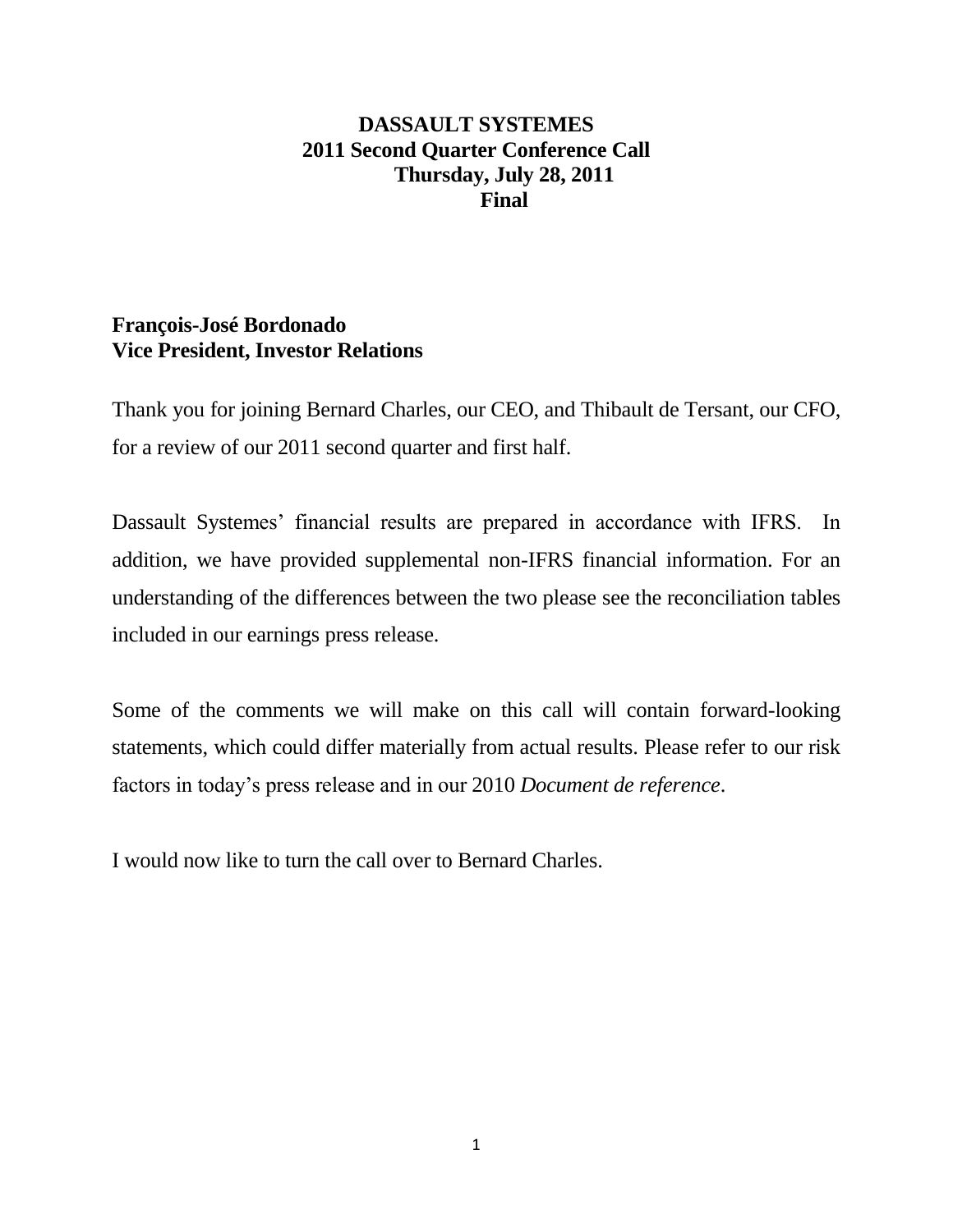# **Bernard Charles President and Chief Executive Officer**

### **Introduction**

Our growth in the quarter was well-balanced by product lines, sales channels and geographic regions. Our results also demonstrate the expansion of our market footprint and increasing geographic diversification. We had several new reference customers for Version6.

It was an active period for product releases with our latest Version 6, a new release for Version 5 and at the end of June we introduced our first 3DS solutions on the Cloud.

Thanks to our second quarter performance, we are upgrading our financial objectives.

## **Well-balanced, Broad-based Growth Product Lines, Sales Channels, Regions**

Turning first to growth by product line, our PLM business segment led these results. CATIA software revenue increased 13 percent in constant currencies in the quarter, certainly a very solid performance – with good dynamics in high growth countries and our first Version6 implementations. ENOVIA software revenue was up 22 percent in constant currencies on new licenses growth of 49 percent. We are seeing continued traction with Version 6 for ENOVIA.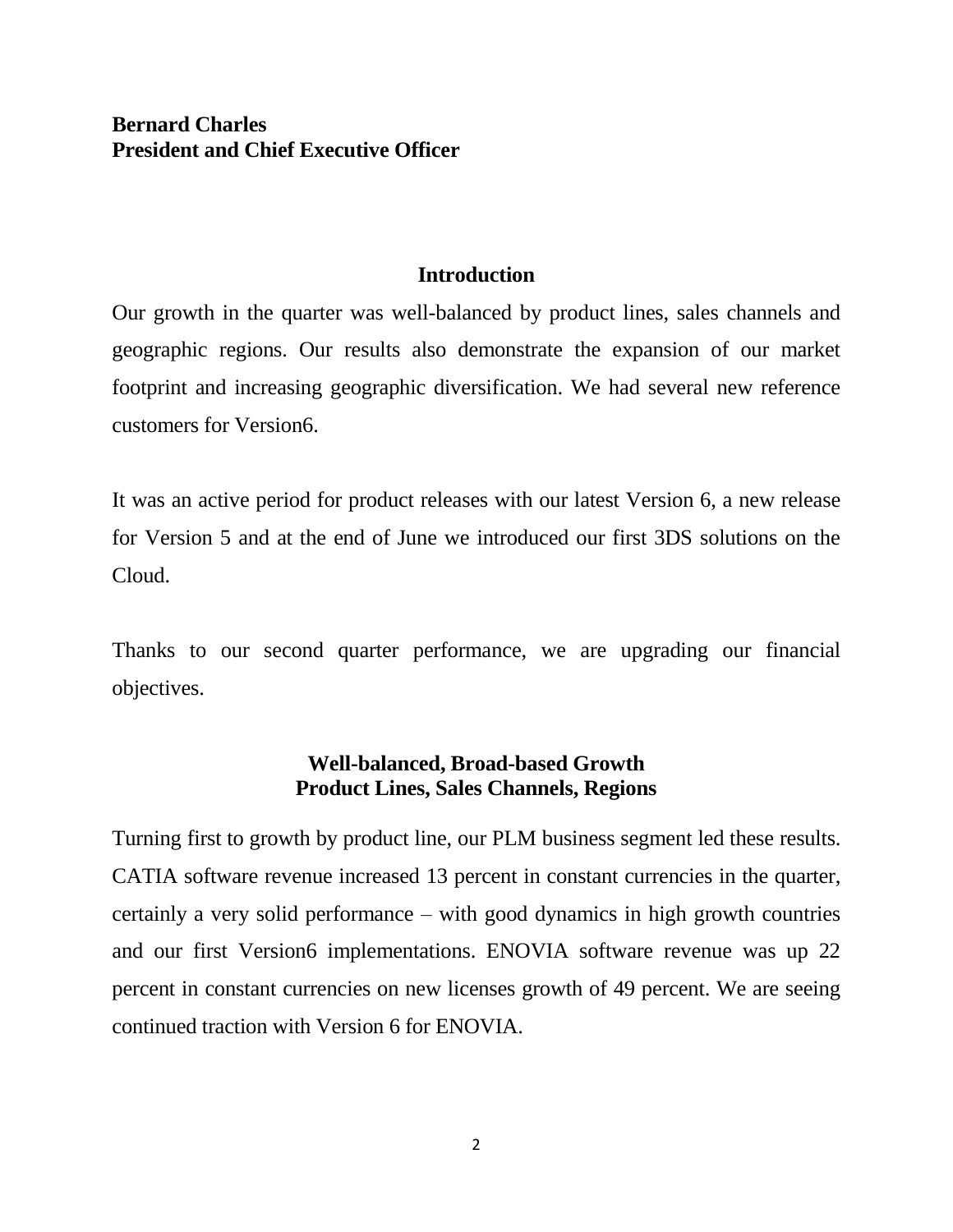We also had broad-based growth across our sales channels. It has been more than one year since the integration of IBM PLM, so certainly a good time to see how our channels are performing.

Our direct channel for large accounts saw an increase of 15 percent in constant currencies – here we benefited from Version 6 transactions and from an industry perspective good activity in aerospace and automotive. Our sales in BT represented 57% of the Company's total revenues.

The PLM Value Solutions channel posted the strongest growth, up 18 percent in constant currencies with broad strength across regions and, in particular, high growth countries.

In Mainstream 3D SolidWorks had good traction, with seat growth up 22 percent to 11,893. Total revenue for our Professional Channel increased 11 percent in constant currencies with a strong increase in new licenses revenue and a high level of maintenance renewals.

Moving to a regional review, we also benefited from broad-based growth.

In the Americas, revenue was up 20 percent, with a continued good dynamic building on a number of quarters of improving performance for the Americas. We posted pretty good results across all three channels, are seeing increased activity in aerospace and building several important Version 6 references in both core and target industries in the Americas region.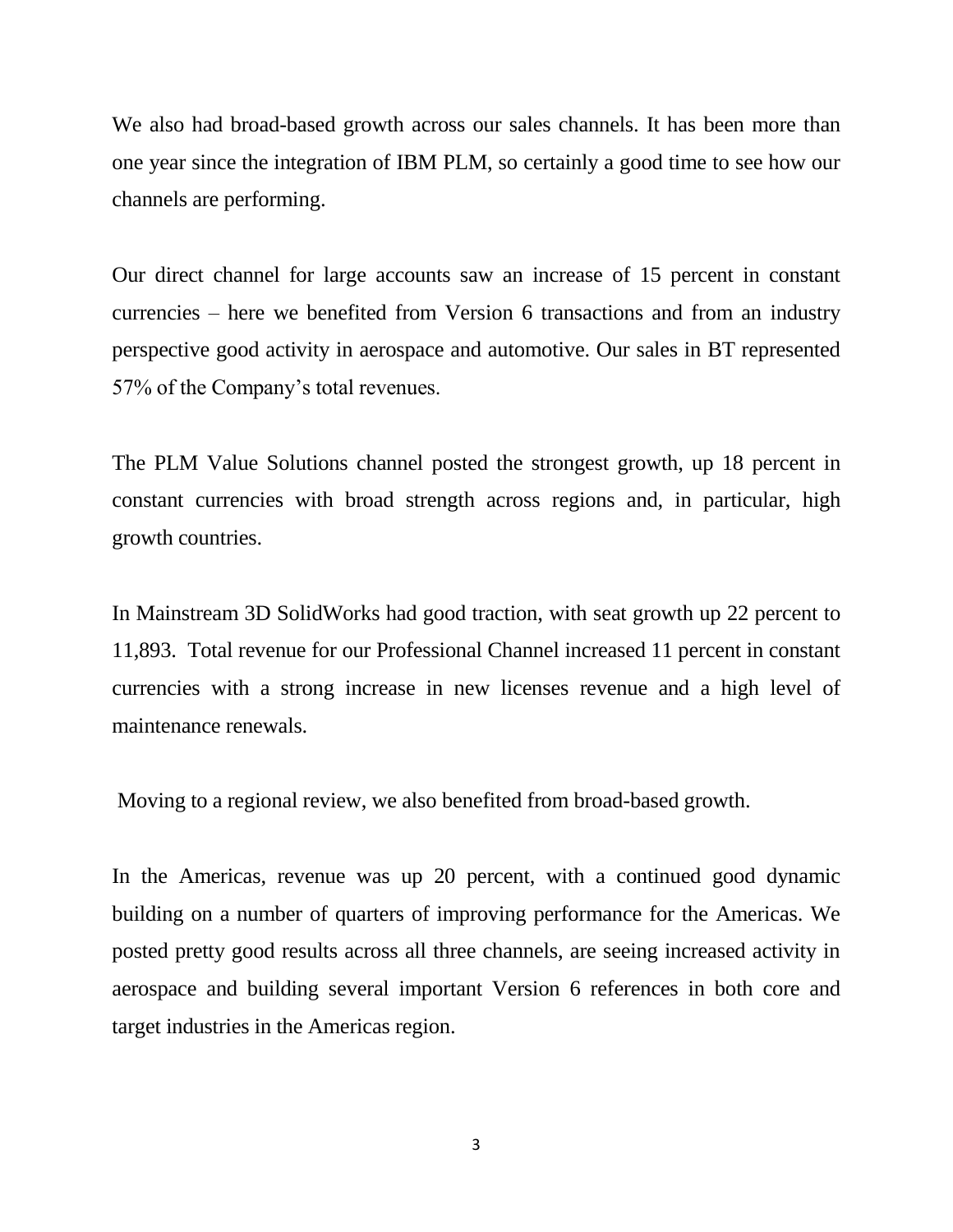Asia had growth of 21 percent, with strong results coming from China and India. In Japan, revenue in the quarter was slightly better than we had expected, but we are still cautious. We were pleased with the evolution of recurring revenue which was quite stable.

In Europe, we had a good level of new business in Germany, Nordics and UK in particular. Total software growth for Europe was 8 percent so a nice level in light of one-time maintenance catch-ups which we started to see commencing in the 2010 second quarter.

### **Broad-based Growth with Version6**

We are seeing continued good Version6 adoption for ENOVIA with new licenses revenue up 49 percent in constant currencies this quarter and 720 enterprise customers using Version6. We are also seeing larger deal sizes, with customers taking the decision to use several of our brands, so some nice trends with multibrand sales.

We introduced Version 6 Release 2012 further enhancing inter-operability with other enterprise systems. For Version 5 we have a new release focused on ease of interoperability between Version 5 and Version 6 giving our customers significant flexibility. And at the end of June we introduced our first 3DS solutions on the Cloud.

Let me share some of our recent customer decisions which illustrate broad-based growth by industry.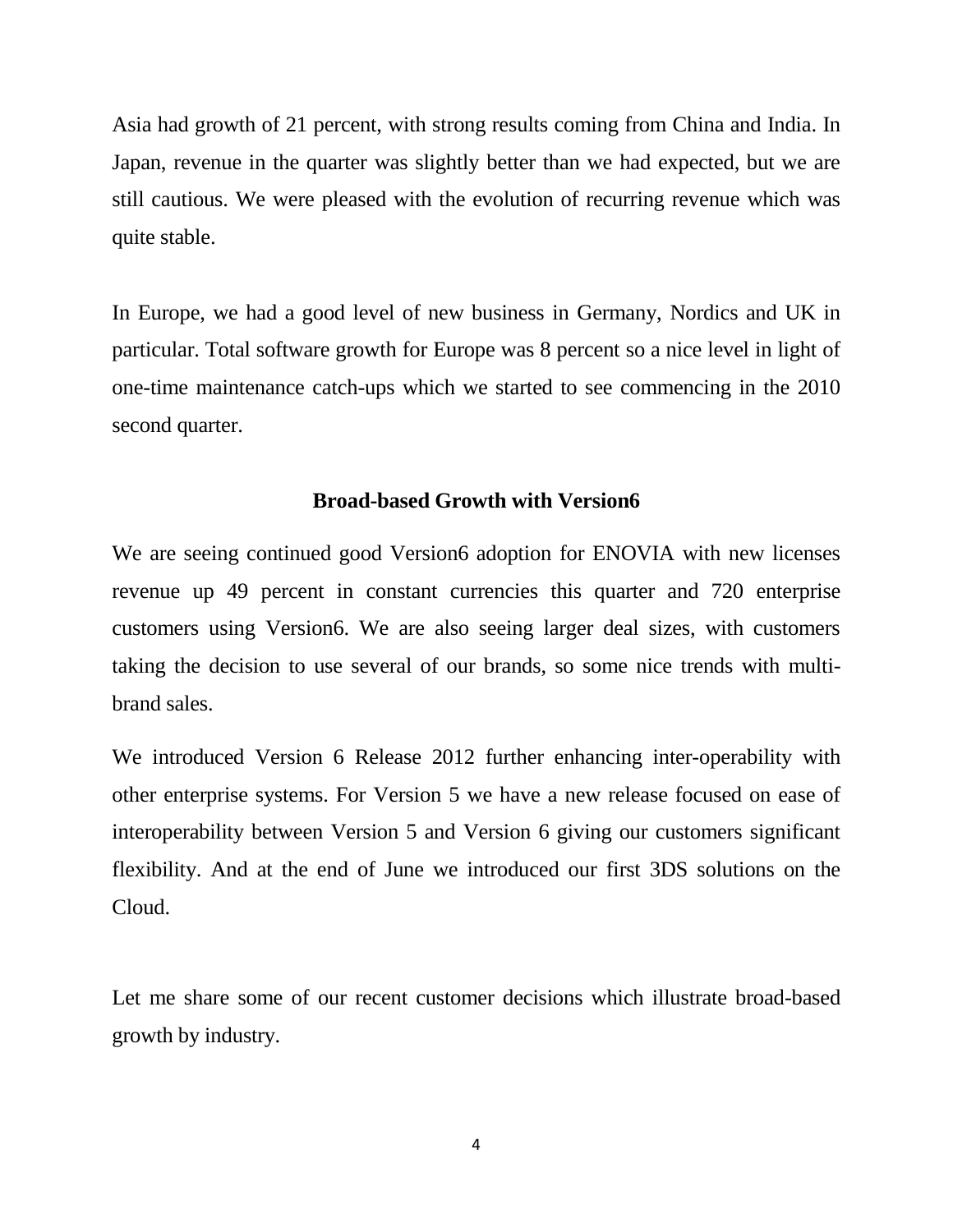In the United States, Cessna, a leading aircraft company and subsidiary of Textron, has selected Version6, migrating to CATIA and ENOVIA V6 and adding DELMIA and 3DVIA. Key factors in its decision centered around two challenges: first, how to introduce new products faster, but at the same time reducing the time and money to develop these new products. And second, how to reduce time to certification.

Benetton Group in Italy selected ENOVIA V6 and will be moving from a legacy PDM system. Two key challenges Benetton wanted to address was how to maintain the quality of their leading fashion while at the same time taking advantage of the benefits of global sourcing. Secondly, they also wanted to create a global platform to improve eco-design.

Skanska is a world leader in construction project development, with 50,000 employees. Their most critical issue is task planning and cost controlling for fixed price contracts and one-of-a-kind projects with many unique issues to consider and track. They estimate that ENOVIA V6 is enabling them to prepare costs forecasts in less than half the time than previously; and the number of unprofitable projects is being reduced. Better management of materials lowers not just cost, but is also better for the environment as they focus on their goal of zero waste. Our work with Skanska shows the power of ENOVIA to help the construction industry.

Let me turn now to Exalead where its search based capabilities is a significant complement to ENOVIA in helping companies extract the most value from their different enterprise software systems. For La Poste a leading company here in France the challenge was to increase revenue from its business to business services. Its dilemma was that it had equipment sales customer information splintered across multiple CRM systems. It could have considered a very expensive and time consuming data integration solution. Instead, La Poste chose Exalead to unify access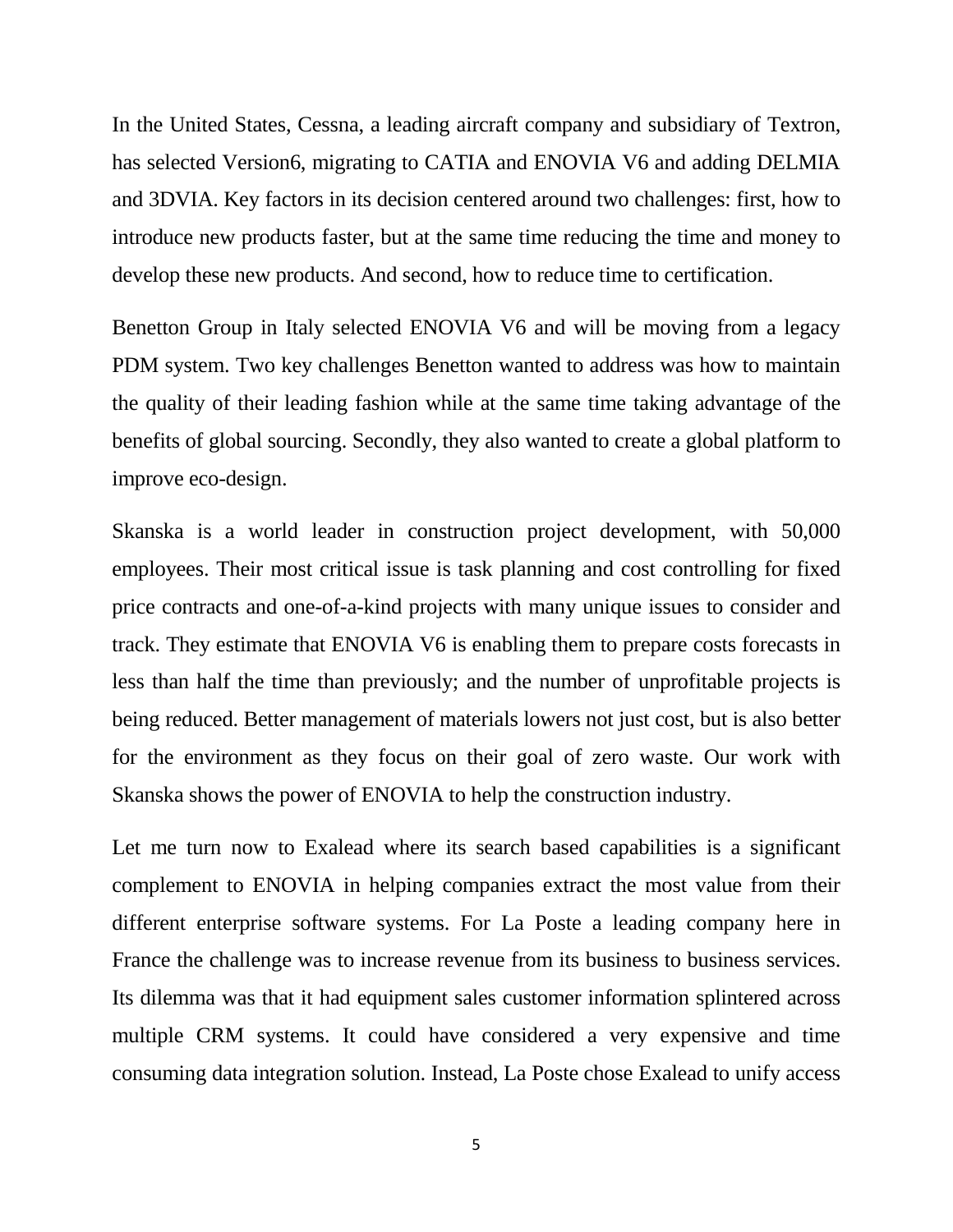to data from multiple CRM systems – a quicker, easier and more productive solution – leading to an increase in telesales efficiency by 20 percent.

My second customer example is Dassault Aviation. Their challenge was how to unify together several hundred thousand records contained in different databases to manage airplane maintenance. We gave them a simply, fast solution. In less than a month of development, a new application based on EXALEAD enables instant postflight access to all the maintenance data.

#### **Geographic Diversification**

Now let me turn to some comments about our geographic diversification. The results in the quarter demonstrate that we are gaining traction from our investments in sales coverage expansion thanks to the transformations we have made in our three channels over the past years.

We are expanding our presence in high growth countries. During the second quarter total revenue in high growth countries increased more than 25 percent in constant currencies and these geographies represented 14 percent of our total revenues increasing 2 ppts compared with last year. You can see that they are helping drive our regional performance in Asia where we are working with leading companies in India, China and Korea in our core industries as well as in several in our target markets as we have done in Japan for a number of years.

Let me share just one recent example of our progress in civil engineering. We are now working with Shanghai Municipal Engineering Design Institute, SMEDI, the number one municipal engineering company in China. In terms of overall capability, SMEDI is dealing with water supply, drainage, road and bridge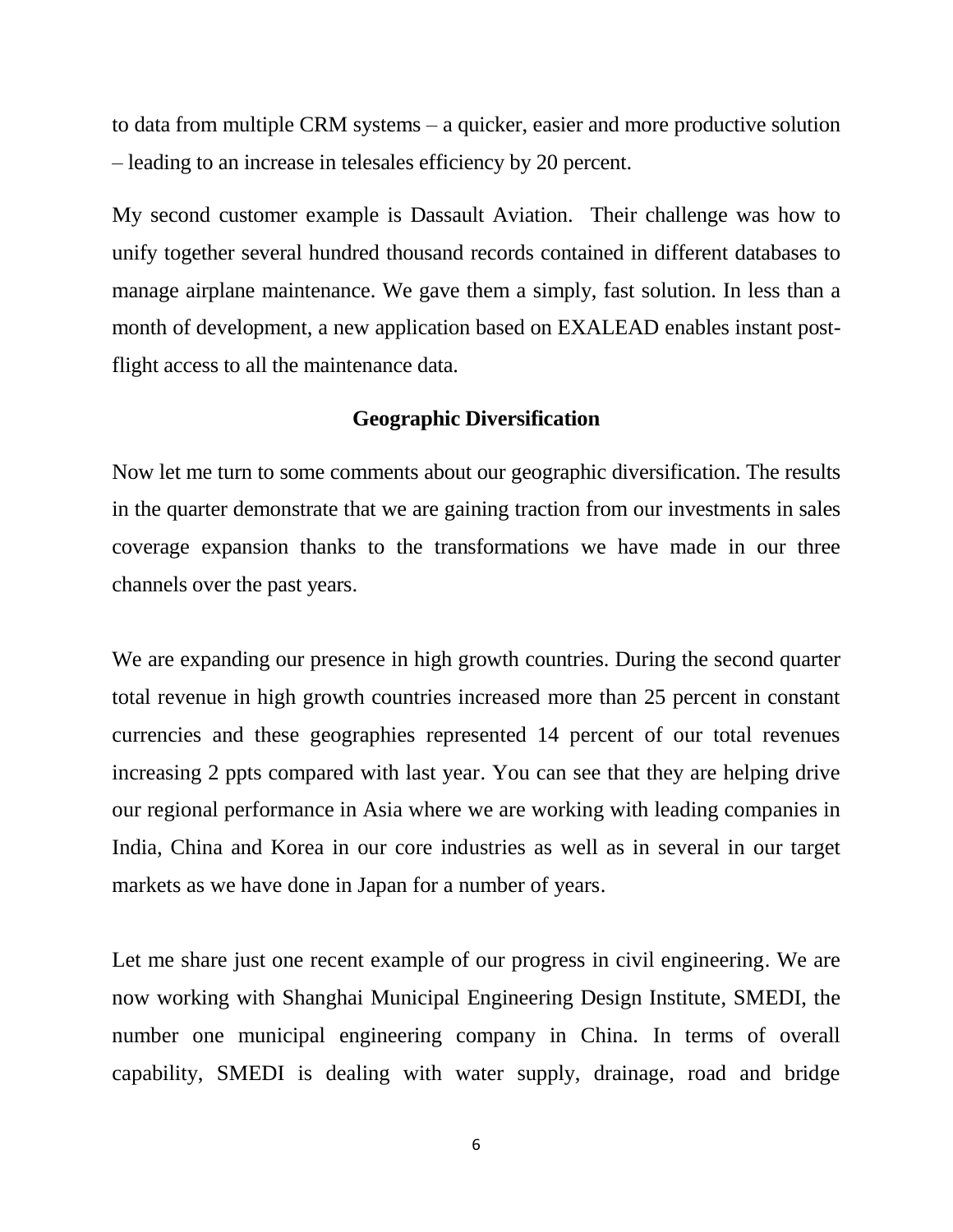construction, integrated traffic, water works, rail traffic, underground space development and general contracting.

Together we have entered into a cooperation agreement where we will have a joint development center aimed at delivering an innovative and collaborative PLM environment for civil engineering based on our Version 6 PLM platform.

## **First 3DS Solutions on the Cloud**

In June we introduced our first cloud based offerings at our annual developers' conference in Paris. Our offerings are designed to bring a number of benefits to customers – focused on flexibility, efficiency and ease of adoption. With our cloud services we are making PLM implementation easier for our customers. Cost of ownership is significantly reduced.

As a result, we believe the introduction of cloud base services will enlarge our addressable market, helping accelerate adoption among small and mid-size companies and in our target verticals.

Our first group of cloud-based services includes:

- 3DSwym the social community for innovation, sharing and collaboration.
- Our N!products: these include n!Fuse for SolidWorks users which we previewed at SolidWorks World early in 2011 and n!Volve for our Version 6 customers; both designed to enable secure access to design data anytime, anywhere, for everyone, with no IT set up.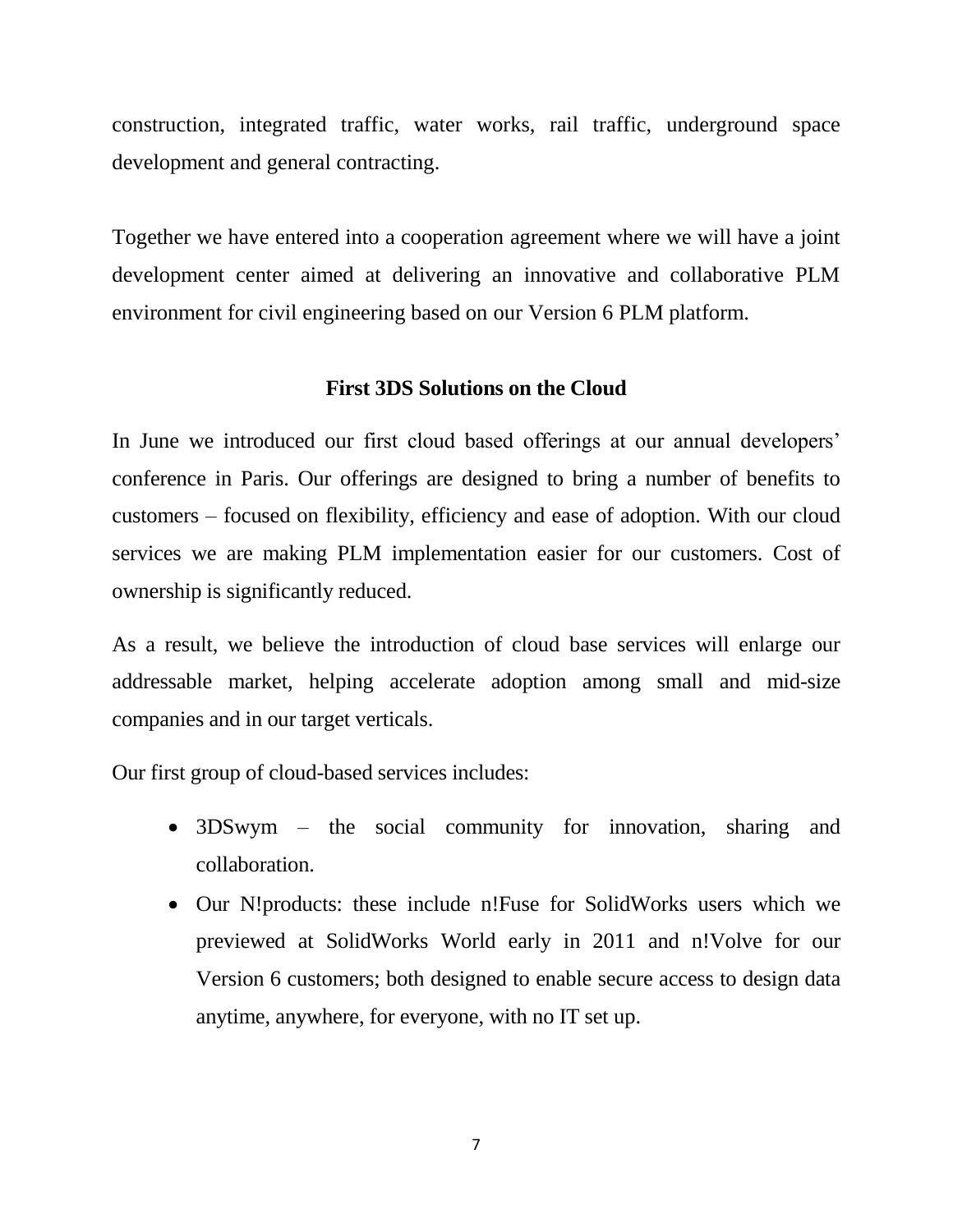Our strategy for marketing these products is through our new online 3DStore which can be accessed through our website. 3DS products that are also available through our store include 3DVIA and Draftsight. Our goal is worldwide availability during the second half.

So the goal is very straightforward: 1- get your ID;  $2$  – order; 3- pay and sign in; 4) use your cloud services right away. We think this is truly a revolution for us – completely changing the point of access for our customers and enabling us to access new markets in a flexible way.

## **Upgrading 2011 Financial Growth Objectives**

With the good results this quarter and our outlook for the second half unchanged, we are increasing our 2011 financial objectives. We also have a greater degree of security around our objectives.

Let me turn the call to Thibault at this time.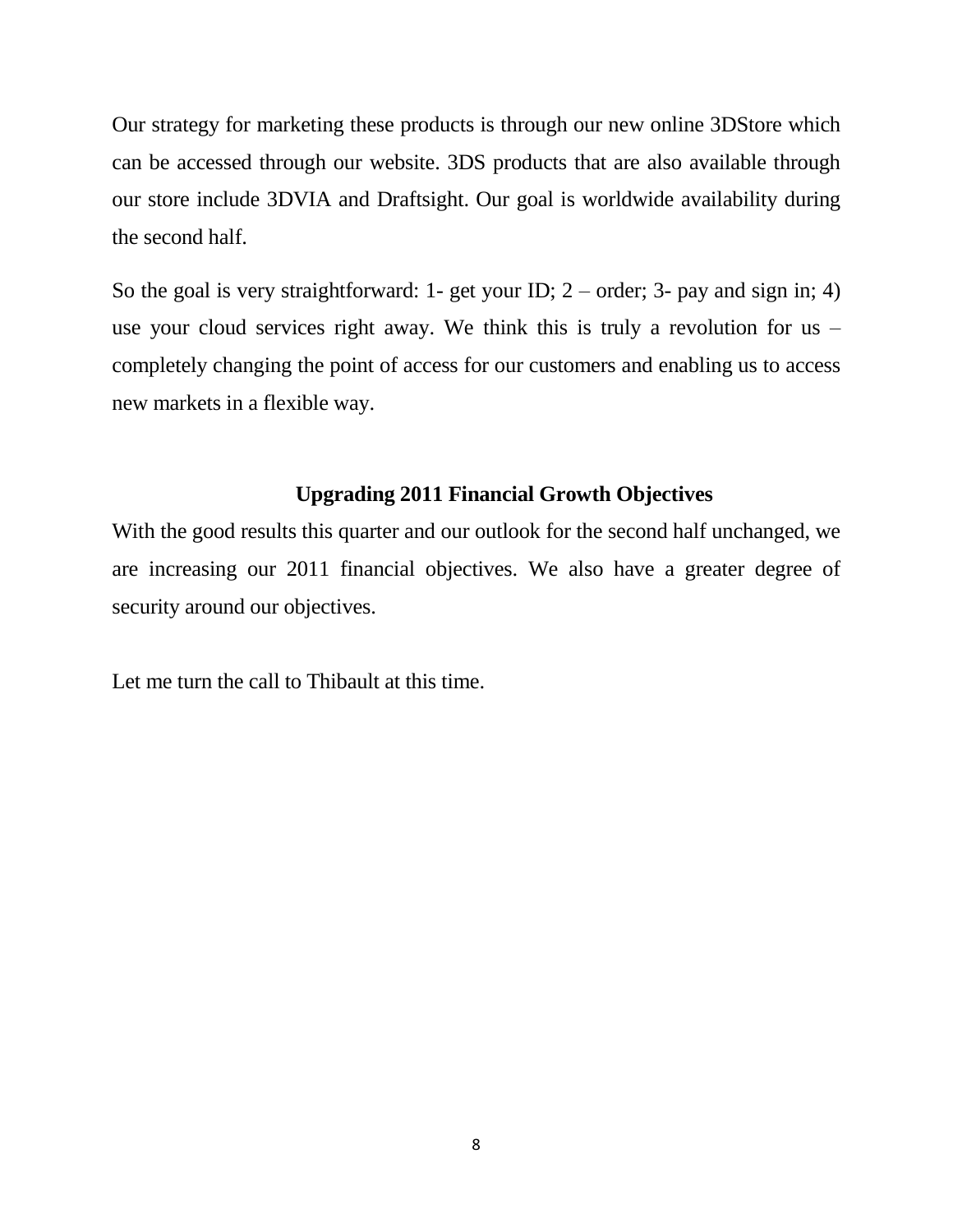# **Thibault de Tersant Senior EVP and CFO**

#### **IFRS/non-IFRS Differences**

My comments today are based upon our non-IFRS financial results. In our press release tables you can find the reconciliation of our non-IFRS to IFRS data. For revenue, IFRS and non-IFRS are identical for the 2011 second quarter. In the yearago period the difference was 6 million euros.

#### **Second Quarter Summary**

Turning now to our results,

- $\triangleright$  I first want to mention currency volatility which had an important impact on our reported revenue, 6 points in total and more so when looking at our performance on a regional basis. In comparison to the 2010 second quarter, the US dollar weakened by 13 percent against the Euro. From an earnings perspective, it was the same given the natural hedging from our revenue and expenses in US dollars.
- $\triangleright$  Turning now to our revenue results, I will give the growth rates in constant currencies. At the top-line non-IFRS revenue increased 15 percent to 429 million euros. We came in more than 20 million euros above our expectations – with the upside both from new licenses revenue and recurring revenue.
- $\triangleright$  We had a good performance in both segments of our business with PLM software revenue up 17 percent and Mainstream 3D up 11 percent in constant currencies. New licenses revenue increased 36 percent. ENOVIA had a very strong quarter up 49%. CATIA also had an excellent quarter from that perspective. Again all figures are in constant currencies.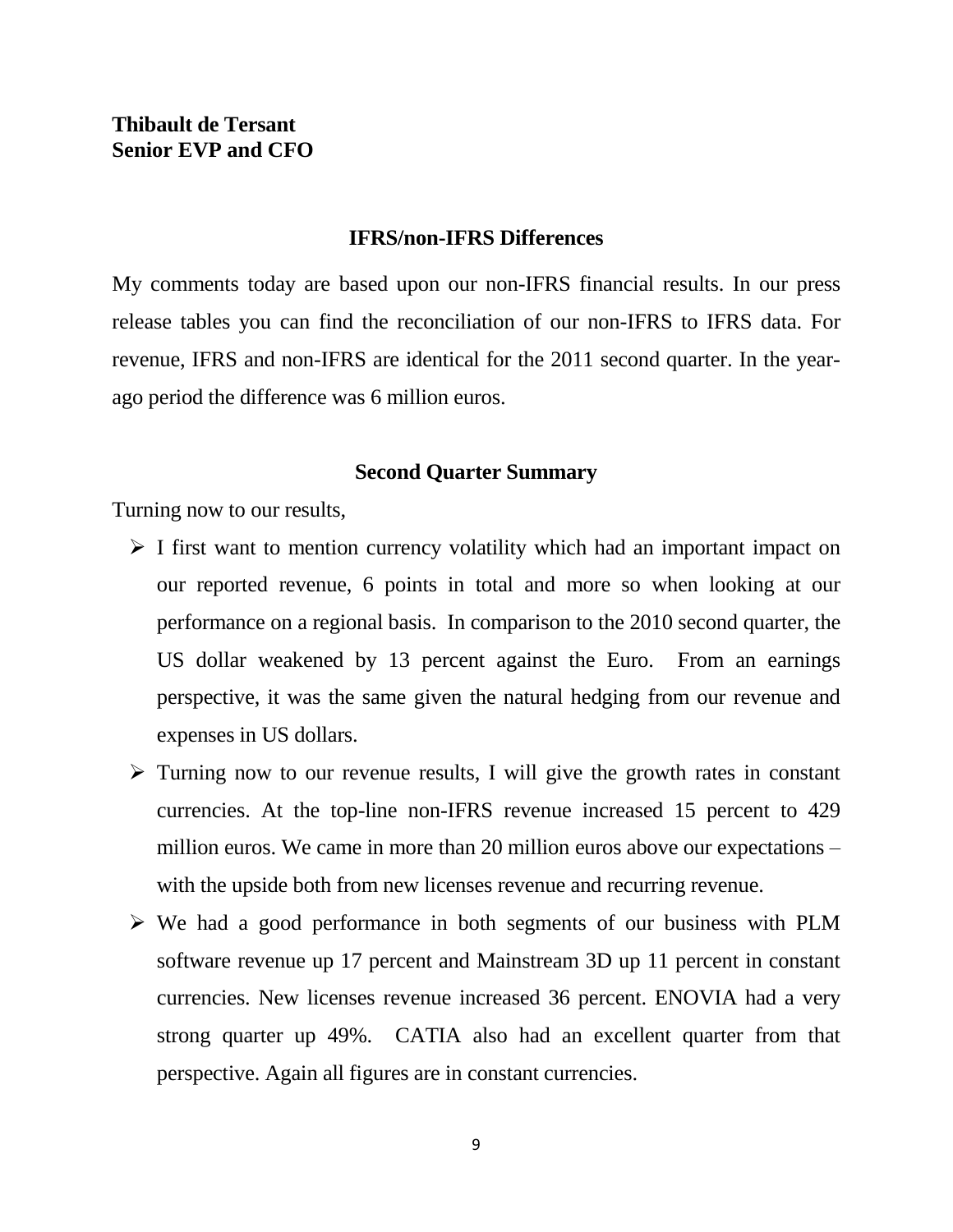- $\triangleright$  Recurring revenue had a very nice evolution in the second quarter, increasing 9 percent. Maintenance renewals are back at high levels, we are seeing increasing rental activity and we are benefiting from the increase in new licenses activity.
- $\triangleright$  It was a mixed quarter for services with revenue increasing 8 percent, but the gross margin was a negative 15.7 percent. We have several proof-of-concept engagements as well as large deployments in the quarter contributing to the higher level of expenses, including estimated cost over-runs that we booked in the quarter. We anticipate returning to a positive margin in the second half.
- $\triangleright$  Our operating margin was 28.0 percent and reflected the operating leverage from the higher revenue performance.
- $\triangleright$  Finally earnings were solid, up 10 percent and 16 percent in constant currencies, excluding the significant headwinds that we faced.

#### **Cash Flow**

Cash flow level was pretty good in the quarter, at 148 million euros, in Q1 it was 134 million euros.

#### **Cloud Business Model: Consistent with DS Model**

Let me provide you with some financial details behind our cloud initiatives. Our business model here is simple: a subscription revenue model, well complementing our business model. The subscription revenue includes middleware and cloud infrastructure, so this has a positive impact over time. Sales will be online through our 3DStore. For our VARs we are offering an agent model to compensate them for their assistance in any sale.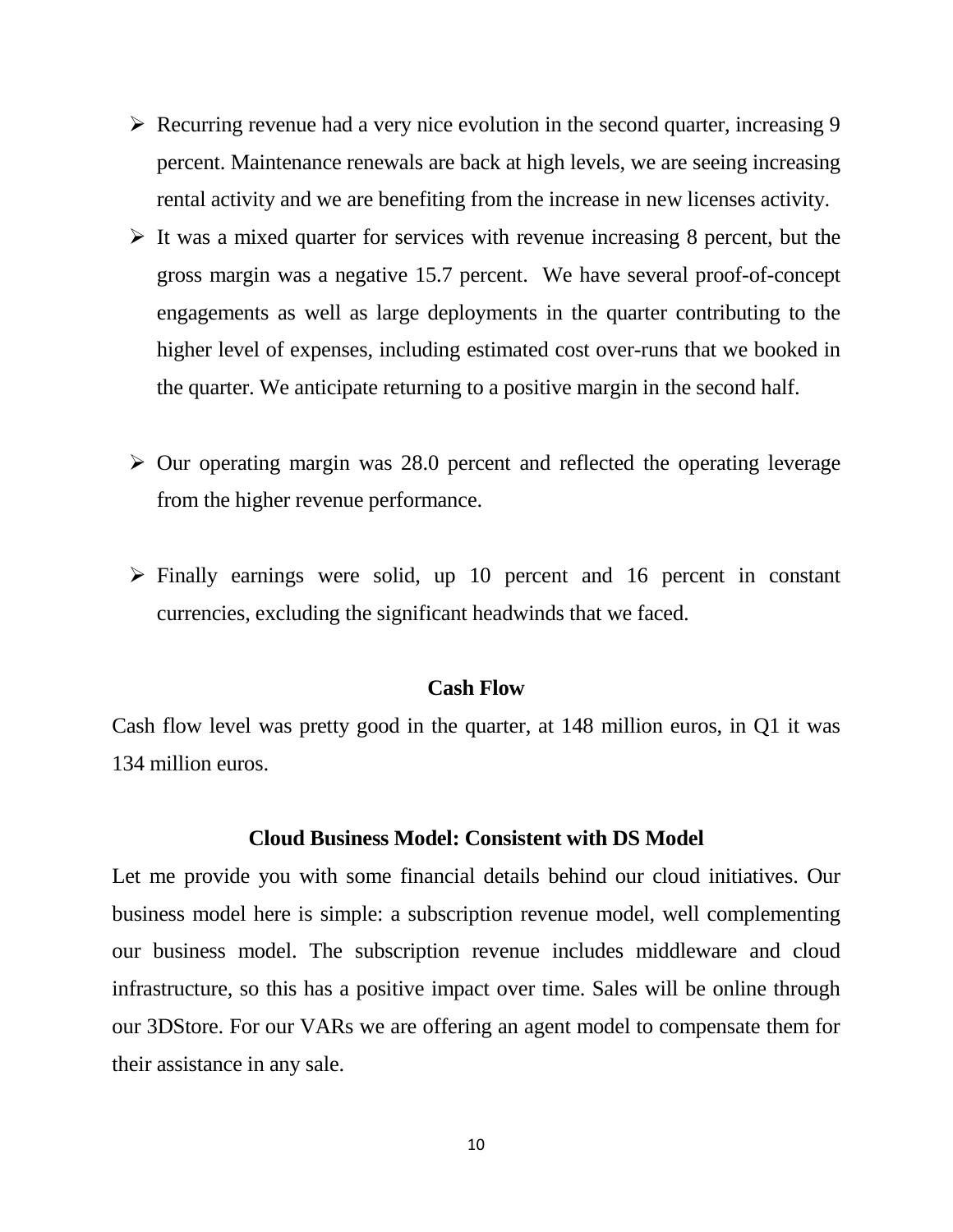From an infrastructure perspective, we announced that we are working with Amazon Web Services where we have done more than one-and-a-half years of testing on Amazon Web Services infrastructure to ensure that it can run a 3-D-modeling system. We have also taken a minority investment in a new company, Outscale, providing cloud services and environment. So from an investment perspective, there are no significant capital investments on our part.

#### **2011 Financial Objectives**

Turning to our financial objectives for 2011, we are upgrading our revenue and earnings objectives to reflect the second quarter over-performance.

Specifically, we are increasing our reported revenue range at the mid-point by 25 million euros leading to a constant currency revenue growth objective of 11 to 12 percent. We are also increasing our earnings per share objective by 5 cents, to an objective range of 2.69 to 2.80 euros. We are reconfirming our 29 percent non-IFRS operating margin objective – actually slightly exceeding it.

Let me just mention the overall business climate and world economic events, are not especially helpful to driving business. So clearly, increasing product development productivity, innovation, business process improvement and new product programs are driving our growth. As we all read and can observe the macro environment is certainly mixed around the world.

With respect to the second half, we have assumed our historic seasonality patterns. So we anticipate a sequential decrease in the third quarter compared to the second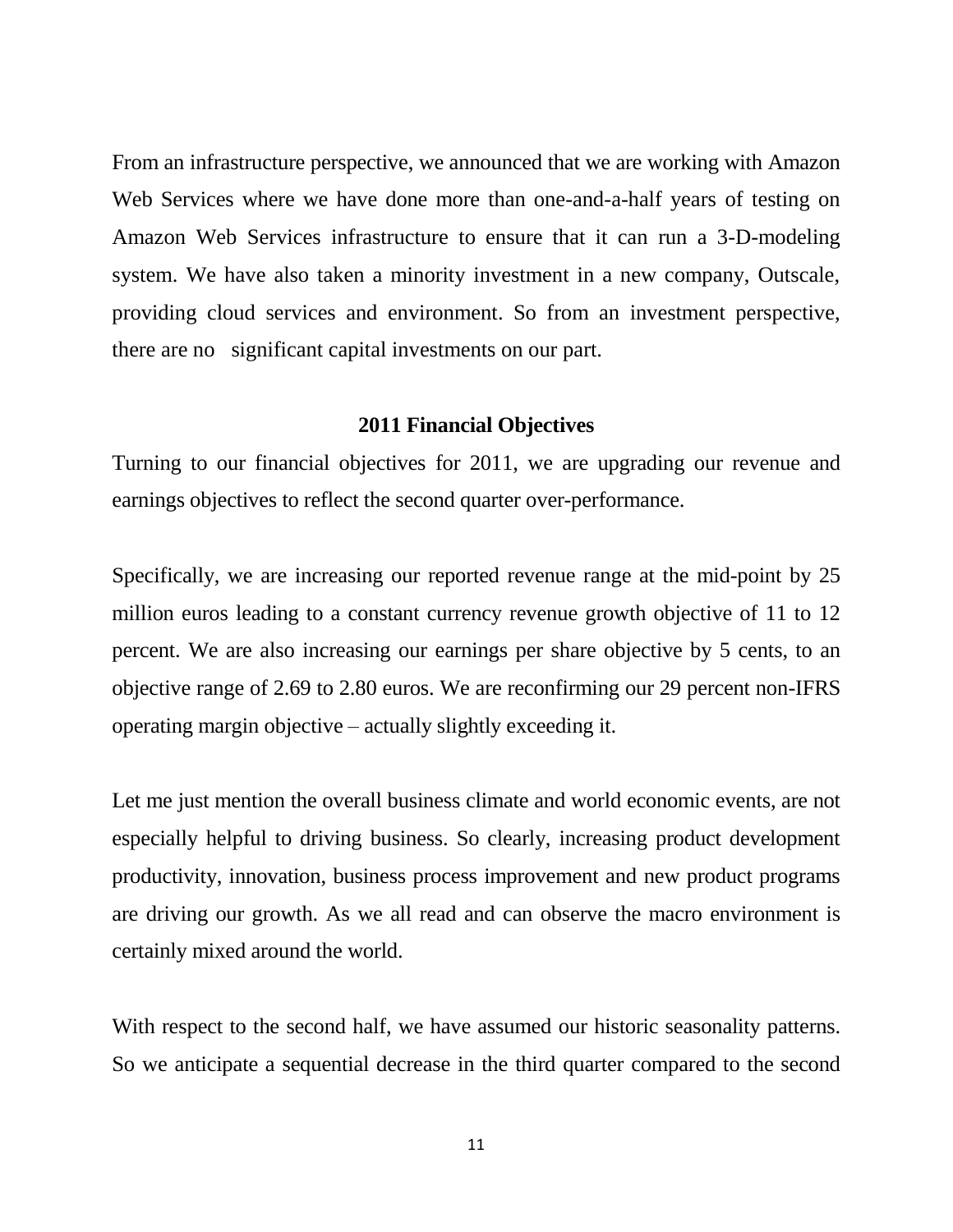quarter, with a non-IFRS total revenue objective range of about 405 to 415 million euros.

And more globally for the second half, as we highlighted in last year's third and fourth quarters, we had an important level of maintenance recoveries which were one-time in nature.

From a currency perspective, we are assuming an average rate of 1.45 dollar per euro and 120 yen per euro for the second half. At these assumption levels they have a negative impact of about 4 point of growth at the revenue level and 5 at the EPS level.

Let me turn the call back to Bernard now.